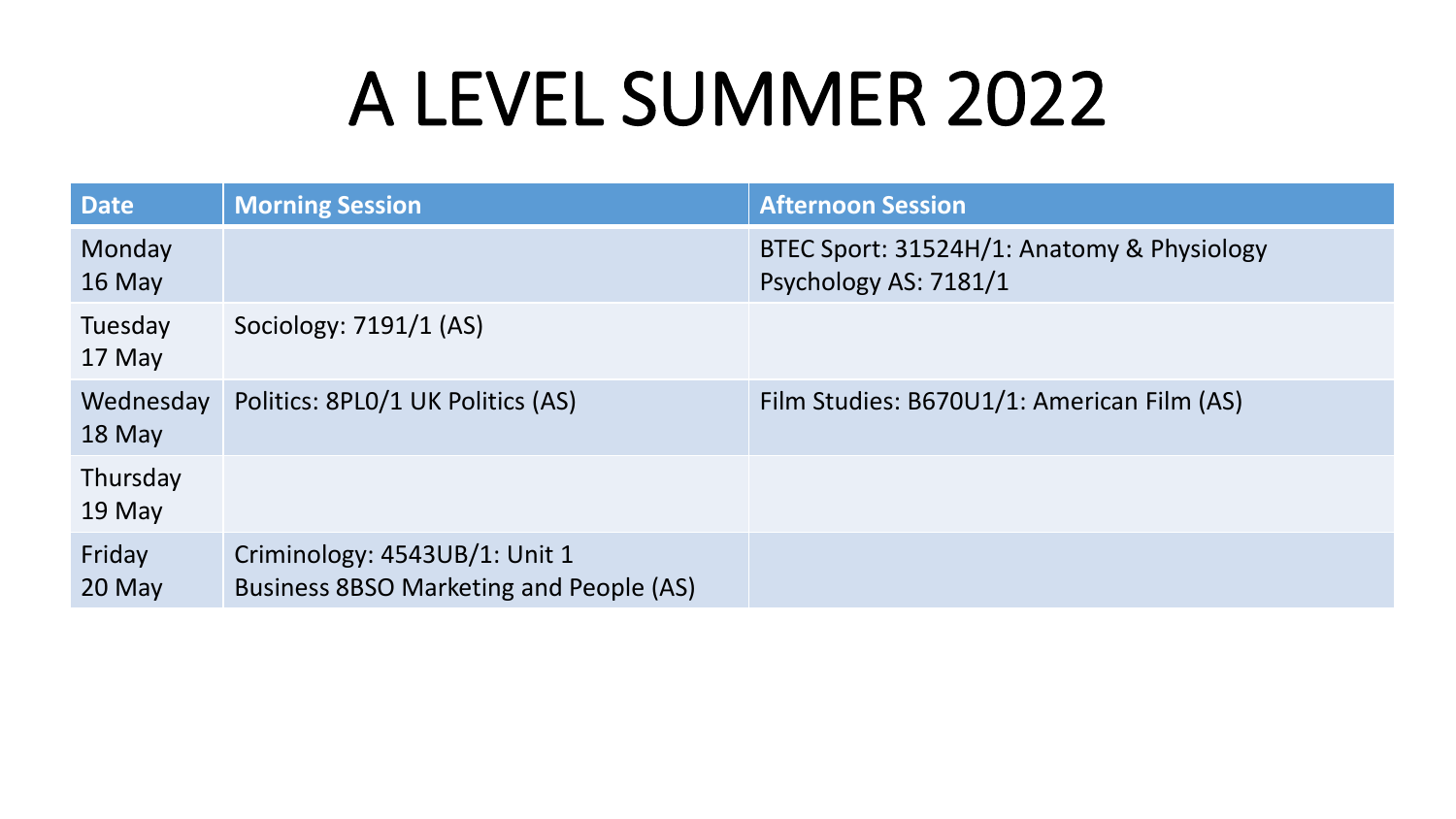| <b>Date</b>          | <b>Morning Session</b>                                                       | <b>Afternoon Session</b>                                                                                                                                                        |
|----------------------|------------------------------------------------------------------------------|---------------------------------------------------------------------------------------------------------------------------------------------------------------------------------|
| Monday<br>23 May     | Sociology: 7192/1                                                            | Economics: 9ECO/1: Markets & Bus Behaviour                                                                                                                                      |
| Tuesday<br>24 May    | Psychology: 7182/1                                                           |                                                                                                                                                                                 |
| Wednesday<br>25 May  | English Language: 7702/1<br>Politics: 9PL0/1: UK Politics                    | Further Mathematics: Y540/1: Pure Core 1<br>Business Studies: 9BS0/1: Market, People & Global                                                                                   |
| Thursday<br>$26$ May | <b>History: 7042/1C</b><br><b>History: 7042/1K</b>                           | Film Studies: A67OU10/1: Varieties of Film<br>Music Tech: 9MT0/3: Listening and Analysing<br>PE: 7582/1<br>Physics: H556/1: Modelling Physics<br>Psychology (AS) 7181/2 Paper 2 |
| Friday<br>27 May     | Geography: H481/1: Physical Systems<br>Media Studies: H409/1: Media Messages | Sociology: 7191/2 (AS)                                                                                                                                                          |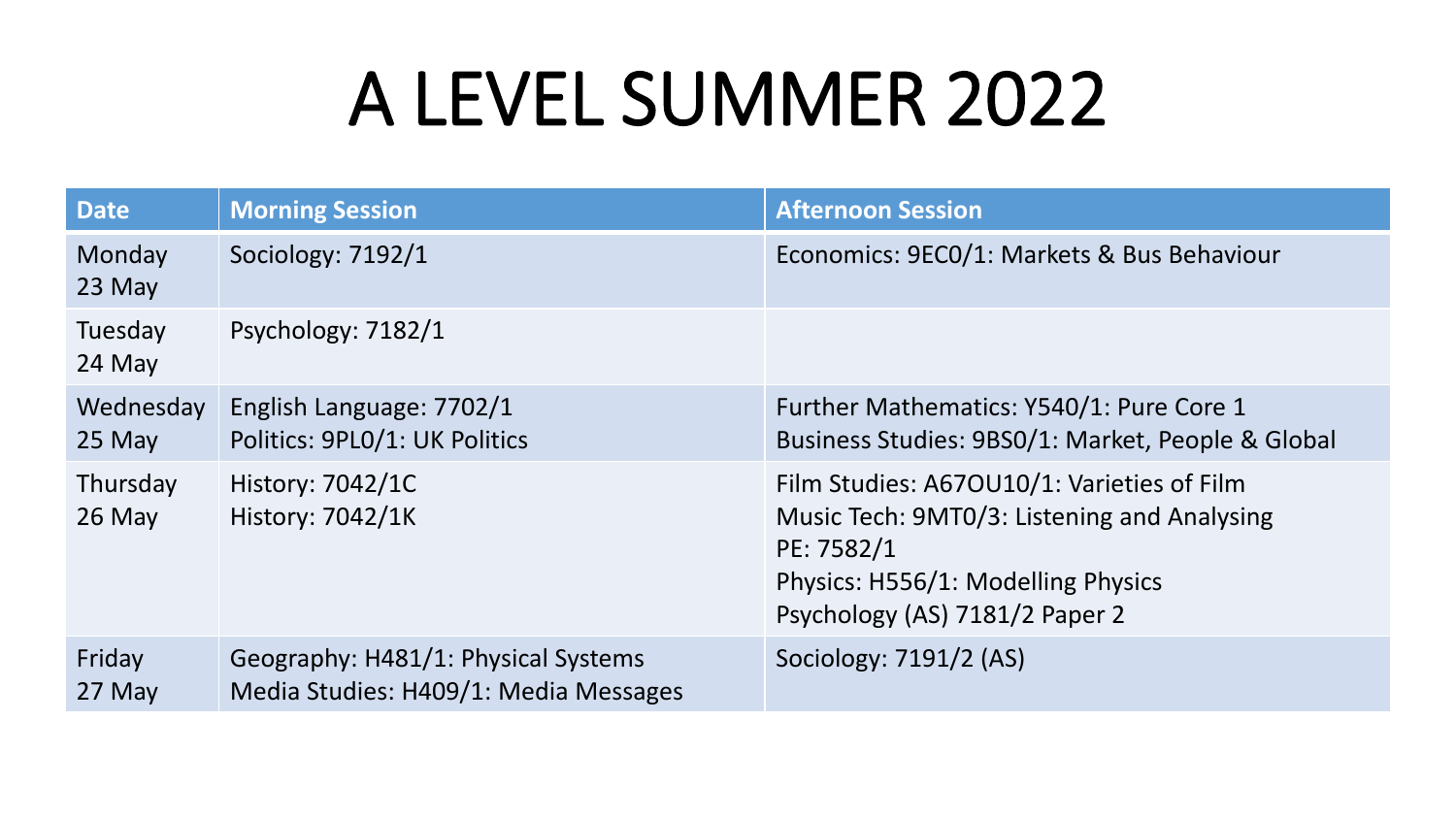| <b>Date</b>         | <b>Morning Session</b>                                                                                                                                         | <b>Afternoon Session</b>                                                                                                                                               |
|---------------------|----------------------------------------------------------------------------------------------------------------------------------------------------------------|------------------------------------------------------------------------------------------------------------------------------------------------------------------------|
| Monday<br>6 June    | Film Studies: B670U2/1: European Film (AS)<br>Film Studies: A670U2/1: Global Filmmaking                                                                        | English Language: 7702/2<br>Economics: 9EC0/2: National & Global Economy<br>Politics: 8PL0/2: UK Government (AS)                                                       |
| Tuesday<br>7 June   | English Lit: H472/1: Drama & Poetry pre 1900<br>Spanish: 7692/1: Listening, Reading, Writing<br>Business: 8BS0/2 Managing Bus Activities (AS)                  | Mathematics: H240/1: Pure Mathematics<br>Sociology: 7192/2                                                                                                             |
| Wednesday<br>8 June | Psychology: 7182/2                                                                                                                                             | Further Mathematics: Y541/1: Pure Core<br>Geography: H481/2: Human Interactions<br>L3: Mathematical Studies: 1350/1<br>Media Studies: H409/2: Evolving Media           |
| Thursday<br>9 June  | Business Studies: 9BS0/2: Activs, Decision & Strats<br>Criminology: 4543UD: Unit 4<br>Religious Studies: A120UA0: Study of Christianity<br><b>STEP Paper 2</b> | Biology: H420/1: Biological Processes<br>Design & Technology: 7552/1: Product Design<br>German: 7662/1: Listening, Reading, Writing<br>Politics: 9PL0/2: UK Government |
| Friday<br>10 June   | <b>History: 7042/2E</b><br>History: 7042/20<br>P E: 7582/2<br>Music Tech: 9MT0/4: Producing & Analysing                                                        | Physics: H556/2: Exploring Physics                                                                                                                                     |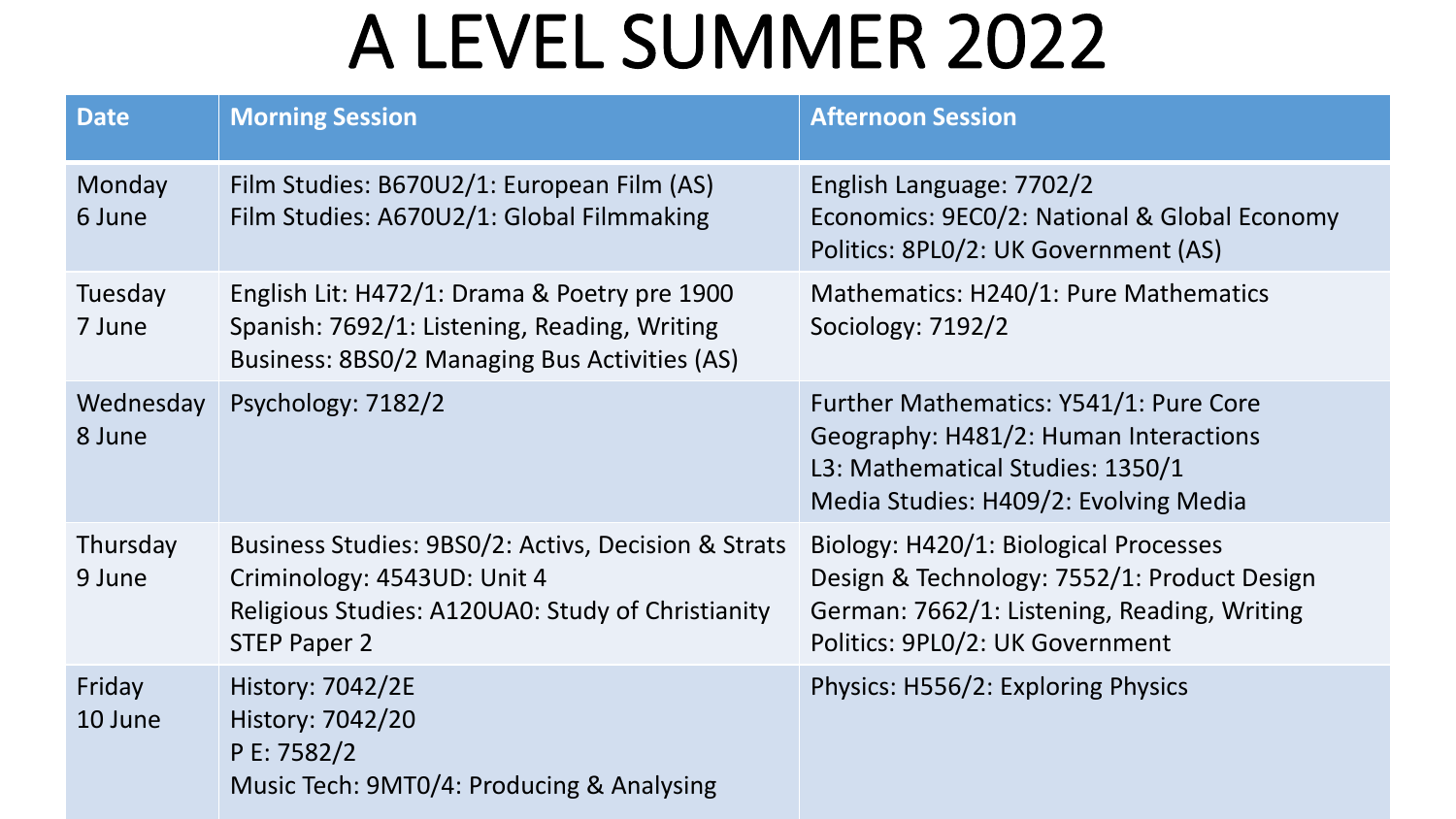| <b>Date</b>          | <b>Morning Session</b>                                                                                           | <b>Afternoon Session</b>                                                                                                                                   |
|----------------------|------------------------------------------------------------------------------------------------------------------|------------------------------------------------------------------------------------------------------------------------------------------------------------|
| Monday<br>13 June    | Chemistry: H432/1: Tble Element Phy Chm<br>French: 7652/1: Listening, Reading, Writing<br>Sociology: 7192/3      | Economics: 9EC0/3: Micro & Macro Economics                                                                                                                 |
| Tuesday<br>14 June   | Music: 9MU0/3: Appraising<br>Religious Studies: A120U2: Philosophy of Religion                                   | L3: Mathematical Studies: 1350/2A<br>L3: Mathematical Studies: 1350/2B<br>L3: Mathematical Studies: 1350/2C<br>Mathematics: H240/2: Pure Mathematics Stats |
| Wednesday<br>15 June | English Lit: H472/2: Comparative & Context Study                                                                 | Further Mathematics: Y542/1: Statistics                                                                                                                    |
| Thursday<br>16 June  | Physics: H556/3<br>Psychology: 7182/3                                                                            | <b>Business Studies: 9BS0/3: Investigating Business</b>                                                                                                    |
| Friday<br>17 June    | Biology: H420/2: Biological Diversity<br>Politics: 9PL0/3: Comparative Politics: USA<br>Spanish: 7692/2: Writing | Further Mathematics: Y543/1: Mechanics<br>Geography: H481/3: Geographical Debates                                                                          |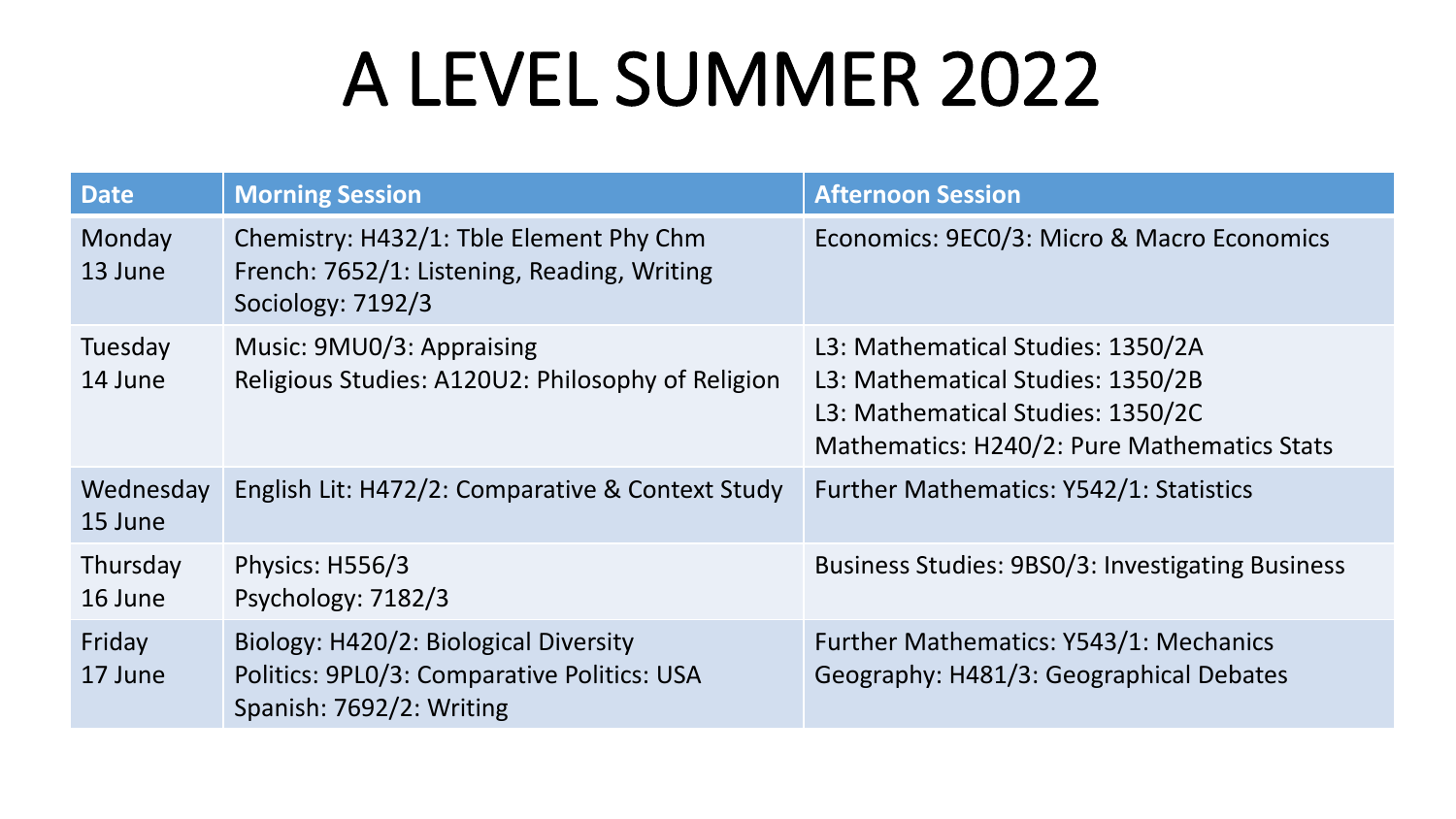| <b>Date</b>          | <b>Morning Session</b>                                                                       | <b>Afternoon Session</b>              |
|----------------------|----------------------------------------------------------------------------------------------|---------------------------------------|
| Monday<br>20 June    | Chemistry: H432/2: Synths & Analytical Tchngs<br>Design & Technology: 7552/2: Product Design |                                       |
| Tuesday<br>21 June   | German: 7662/2: Writing<br>Religious Studies: A120U3: Religion & Ethics                      | Mathematics: H240/3: Pure Mathematics |
| Wednesday<br>22 June |                                                                                              |                                       |
| Thursday<br>23 June  | Chemistry: H432/3: Unified Chemistry                                                         |                                       |
| Friday<br>24 June    | Biology: H420/3: Unified Biology<br>French: 7652/2: Writing                                  |                                       |